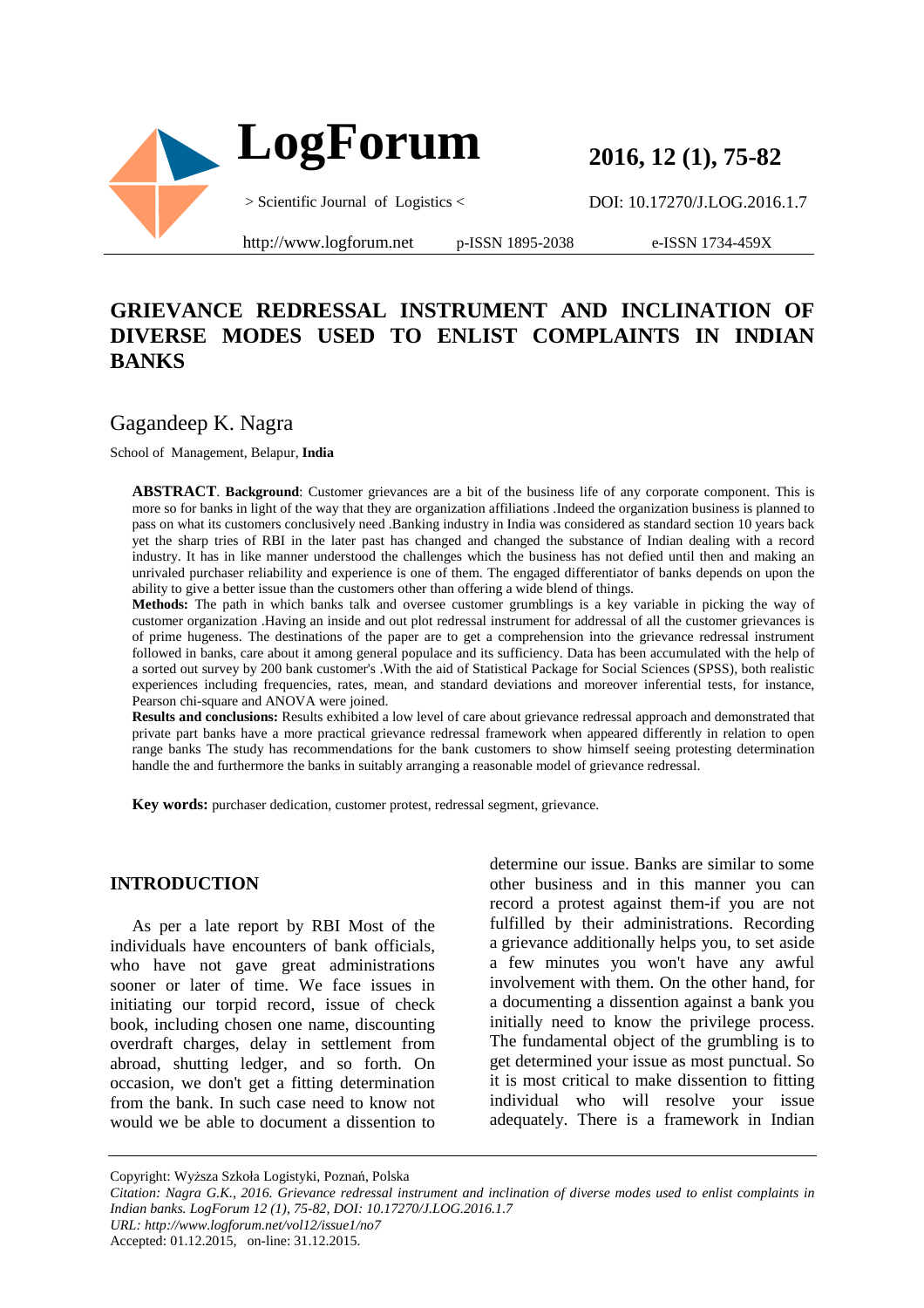*Nagra G.K., 2016. Grievance redressal instrument and inclination of diverse modes used to enlist complaints in Indian banks. LogForum 12 (1), 75-82. DOI: 10.17270/J.LOG.2016.1.7 URL: http://www.logforum.net/vol12/issue1/no7* 

managing an account to get your issue determined by reaching compelling voices in strategy. To start with way to deal with concerned bank, then Director of Public Grievances, Govt of India, then Ombudsman (RBI) lastly customer gathering.

In a matter of seconds RBI (Reserve Bank of India) has urged banks to hear client on need premise. On course of RBI each bank needs to name nodal office for redressal of client grievances. Each bank has assigned more elevated amount officer at head workplaces and other senior level officer at controlling workplaces and everywhere branches.

To make the bank's instrument more meaningful and compelling, an organized framework should be fabricated. Such system would guarantee that the review is just and reasonable. The guidelines ought to be made accessible at all branches for the data of all workers, to guarantee better customer administration and general mindfulness in the bank.

### **OBLIGATORY NECESSITIES**

It is required for the bank to give:

- − Proper game plan for accepting dissentions and suggestions.
- − The name, address and contact number of nodal officer.
- − Contact points of interest of 'managing an account Ombudsman' of the zone.
- − Code of the bank's dedication to clients/fair practice code.

### **DETERMINATION OF GRIEVANCES**

The branch administrator is in charge of the determination of complaints/grievances. He is in charge of guaranteeing the conclusion of all protestations got at the branches. It is his preeminent obligation to see that the protestations are determined totally to the consumer loyalty's and if the client is not fulfilled, then he ought to be furnished with substitute roads to heighten the issues. In the event that the branch director feels that it is

unrealistic at his level to take care of the issue, he can allude the case to the 'divisional office' for direction. Also, if the 'divisional office' thinks that it is hard to take care of the issue, such cases may be alluded to the nodal officer.

### **ELEMENTS IMPACTING THE CUSTOMER SERVICE IN BANKS**

#### *HR*

Any association's prosperity or disappointment is the consequence of progress or disappointment of its representatives aggregately. Here the representative doesn't mean just the staff working down the stepping stool, additionally incorporates individuals up to the top. People may be helped by the innovation for touching base at the choices.

#### *Items/Services*

The items which a bank offers are generally money related items like stores, advances and alongside these items additionally give different administrations which are not budgetary in nature, similar to safe store vaults, locker offices and so forth. The adaptability of banks to receive changing needs and desire of clients and convey out items/administrations to suit clients is an imperative territory in saving money administrations.

#### *Forms*

The procedures conceived for getting the administrations ought to be exceptionally client amicable, straightforward and complete.

#### *Conveyance channels*

Consumer loyalty is additionally subordinate upon the conveyance diverts utilized by banks as a part of giving the administrations. Today's client needs smooth, proficient, secure, straightforward and tried and true channels of conveyance.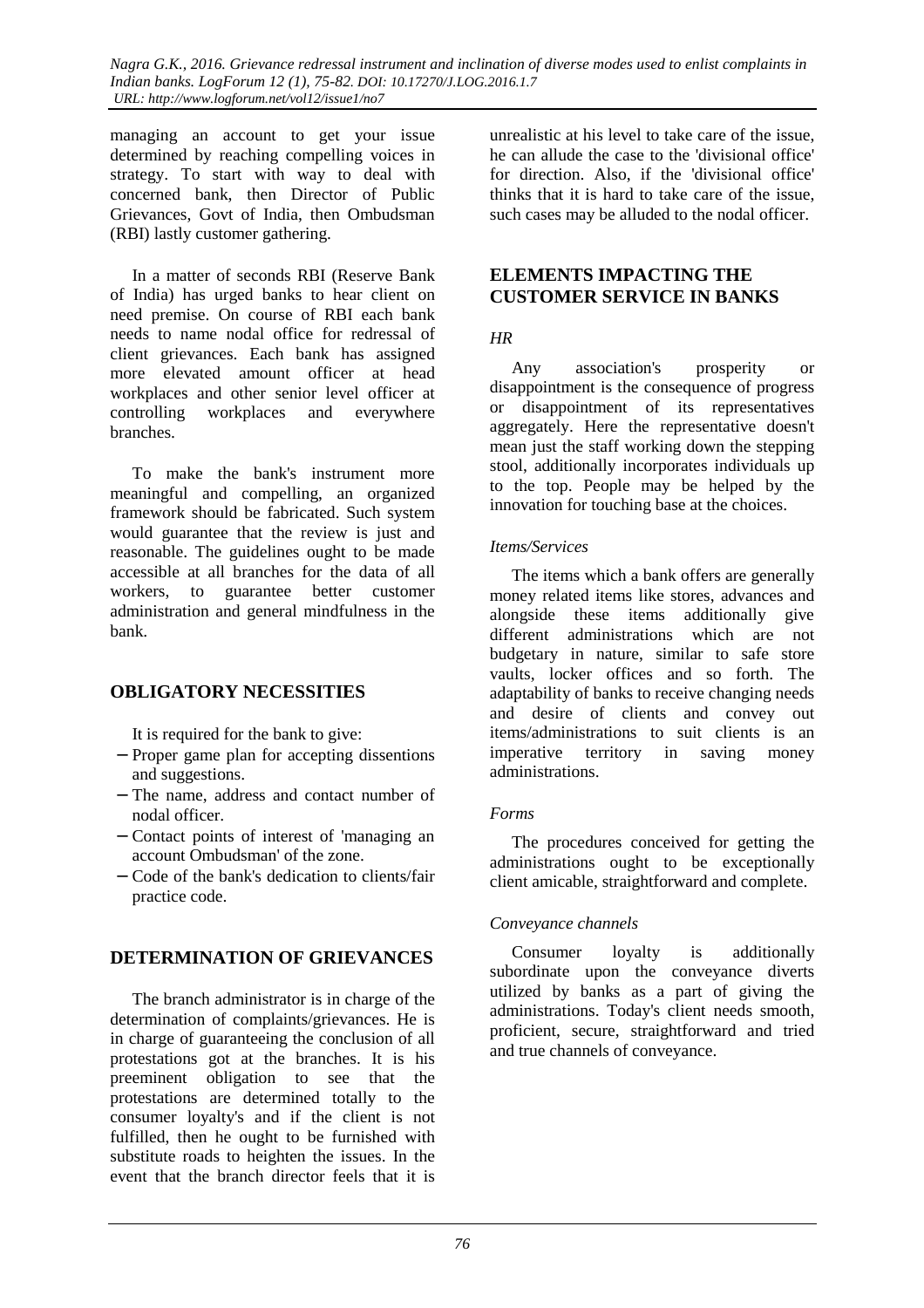# **LITERATURE REVIEW**

It is insufficient to have a scope of items and administrations, productive innovation, all around settled in operational methodology and vast number of touch focuses, it is more critical to rouse individuals in the banks to make clients feel imperative in the saving money space. Well disposed treatment of clients, grinning methodology and preparation to serve them with an individual touch will have all the effect in the nature of administration. Henceforth, keeping in mind the end goal to contend we have to add to a managed client driven authoritative society and operationally productive conveyance models. (Strategies to enhance : Customer Service in Banks M. D. Mallya The Journal of Indian Institute of Banking & Finance October - December 2011).

Incredible client administration won't just produce a first rate client experience, however it can absolutely influence a bank's business and its primary concern. At the point when done right, execution of a sound client administration method satisfies clients, bringing about higher steadfastness. Moreover, it conveys important business insight that can coordinate business system crosswise over numerous offices. As rivalry to hold demographic increments because of the changing structure of customer managing an account charges (ordinary for most banks after administrative changes in the most recent couple of years,) banks ought to investigate their administration method as an approach to balance purchaser apprehension and perplexity (The Golden Rules of Retail Banking Customer Service Paul Logan SEP 26, 2012).

60% of customers who are content with their bank say they have low-or no money related anxiety, and more than half are idealistic about their budgetary future. Besides, shoppers who characterize themselves as content with their bank burn through 72 minutes less (7.3 hours versus 8.5 hours) every week agonizing over their money related circumstance contrasted with the individuals who say they are not content with their bank. "All banks are not the same regarding the matter of the administration they give. Examination demonstrates the individuals who

feel esteemed by their bank are more prone to be content with their money related state" said Ryan Bailey, EVP/Head of Deposit Products at TD Bank. TD Bank studied more than 1,500 shoppers up and down the east drift - from Maine to Florida - to better comprehend purchasers' keeping money encounters, their budgetary anxiety, and in addition their monetary standpoint (March 11, 2013 good client administration makes bank clients feel fiscally secure.

### **PRIMARY OBJECTIVES**

- 1. To understand the level of awareness about grievance redressal mechanism.
- 2. To understand the impact of demographics on the level of awareness about redressal mechanism.
- 3. To study the awareness and preference of different modes used to register complaint.

## **RESEARCH METHODOLOGY**

Primary Data has been collected through a structured questionnaire suitably divided to check the awareness level about grievance redressal, preferred mode used for grievance redressal and effectiveness of grievance redressal procedure Sample size includes 200 bank customers from Mumbai. With the aid of Statistical Package for Social Sciences (SPSS), both descriptive statistics including frequencies, percentages, mean, and standard deviation as well as inferential tests such as Pearson chi-square and ANOVA were performed to check the impact of demographics on awareness level and the preferred mode of redressal. Effectiveness of the redressal procedure has been checked on a five point scale with respect to various parameters mentioned in objectives.

Secondary data has been collected through websites of different private and public banks and RBI bulletins besides related articles on internet, books, magazines and newspaper.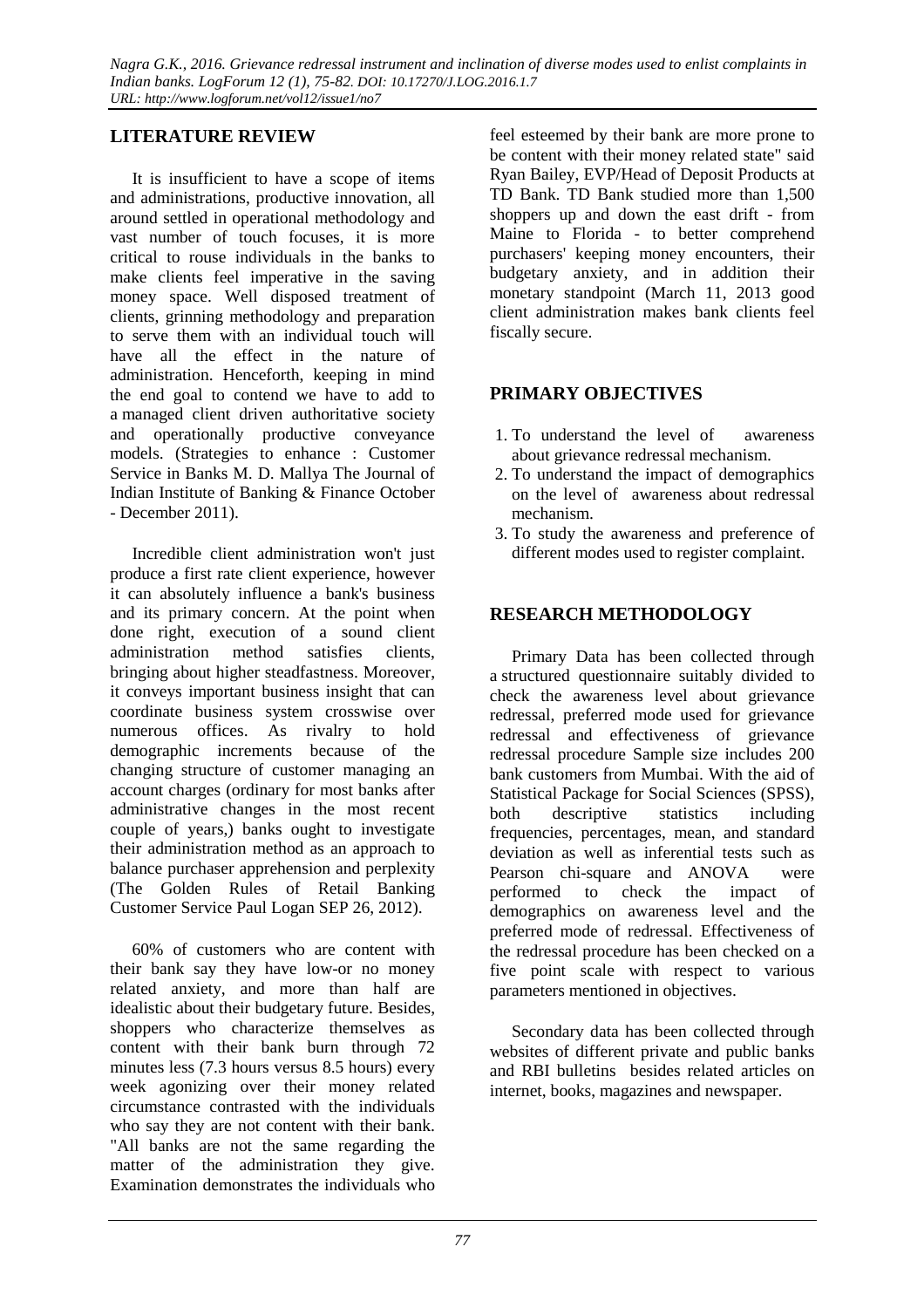## **DATA ANALYSIS**

#### *Level of awareness*

Even though 55% of people are not satisfied with their bank, Data analysis showed a low level of awareness about grievance redressal procedure with majority of people addressing their grievance only when loss of money is involved and nearly 15 % of the sample does not complain at all even if loss of money is involved. Nearly 60% of the people

do not carry forward their grievance, if their problem is not resolved by preliminary procedures like calling the helpline or mailing the customer care .More than 65% of people are unaware of advanced methods of grievance redressal like approaching the nodal officer or the ombudsmen scheme and only 10% of people who are aware of it are willing to take their grievance to the nodal officer and only 3% are willing to approach banking ombudsmen offices.





 Fig. 1. The level of awareness Rys. 1. Poziom świadomości

Impact of demographics on the level of awareness about grievance redressal mechanism.

#### *Income*

| <b>Chi-Square Tests</b> |                  |    |                 |  |
|-------------------------|------------------|----|-----------------|--|
| Asymp. Sig.             |                  |    |                 |  |
|                         | Value            | df | $(2\t{-sided})$ |  |
| Pearson Chi-Square      | $37.666^{\rm a}$ |    | .000            |  |

a. 3 cells (20.0%) have expected count less than 5. The minimum expected count is 2.60.

Since the Sig value is .000, we can say that there is a significant relationship between income and customer awareness about redressal mechanism which consequences in their conduct.

#### *Gender*

| <b>Chi-Square Tests</b>                   |                       |  |      |  |  |
|-------------------------------------------|-----------------------|--|------|--|--|
| Asymp. Sig.<br>$(2-sided)$<br>df<br>Value |                       |  |      |  |  |
| Pearson Chi-Square                        | $35.942$ <sup>a</sup> |  | .000 |  |  |

a. 0 cells (.0%) have expected count less than 5. The minimum expected count is 12.87.

Since the Sig value is .000, we can say that there is a significant relationship between gender and customer awareness about redressal mechanism.

#### *Occupation*

| <b>Chi-Square Tests</b> |             |    |             |  |  |
|-------------------------|-------------|----|-------------|--|--|
| Asymp. Sig.             |             |    |             |  |  |
|                         | Value       | df | $(2-sided)$ |  |  |
| Pearson Chi-Square      | $1.066E2^a$ |    | .000        |  |  |

a. 3 cells (25.0%) have expected count less than 5. The minimum expected count is 1.04.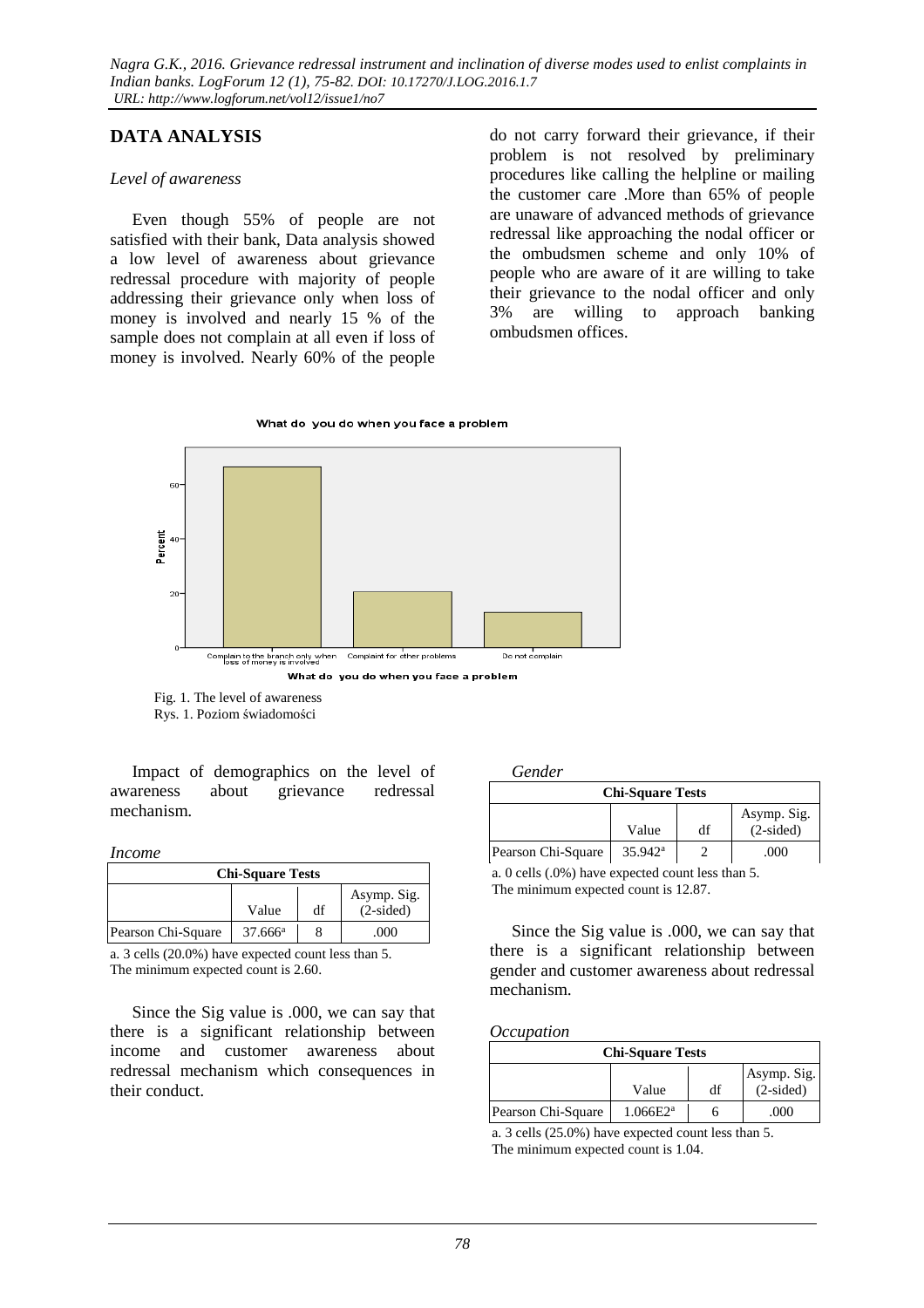Since the Sig value is .000, we can say that there is a significant relationship between occupation and customer awareness about redressal mechanism.

*Awareness and preference of different modes used to register a complaint* 

It can be observed from the table 1 that is significant difference with regards to awareness leading to preference towards various modes to register and we can conclude Max people prefer helpline since the response is quick where as e-mails are the last preferences.

| Table 1. Which mode is used to register a complaint |
|-----------------------------------------------------|
| Tabela 1. Sposoby składania reklamacji              |

|       |                                               | Frequency | Percent | Valid Percent | <b>Cumulative Percent</b> |
|-------|-----------------------------------------------|-----------|---------|---------------|---------------------------|
| Valid | Helpline                                      | 97        | 48.5    | 48.5          | 48.5                      |
|       | Email to the customer care                    | 19        | 9.5     | 9.5           | 58.0                      |
|       | Use the official website                      | 40        | 20.0    | 20.0          | 78.0                      |
|       | Complaint/suggestion box at the<br>branches   | 23        | 11.5    | 11.5          | 89.5                      |
|       | Contact Personally at the concerned<br>branch | 21        | 10.5    | 10.5          | 100.0                     |
|       | Total                                         | 200       | 100.0   | 100.0         |                           |

*Impact of demographics on awareness and preference of different modes which are to register a complaint w.r.t gender, income and occupation based decision* 

#### *Gender*

Since the Sig value is .144 (see Table 2), we can say that gender has no impact of preference towards different modes used to register.

#### *Income*

From table 3 we can conclude that income has a significant impact of preference towards different modes to register. For further understanding we have applied Multiple Comparisons to understand the difference between the different groups taken for the study.

| Table 2. ANOVA modes used to register a complaint |  |                                         |
|---------------------------------------------------|--|-----------------------------------------|
|                                                   |  | Tabela 2 ANOVA rejestracja skarg a płeć |

|                | Sum of Squares | df   | Mean Square |       | Sig. |
|----------------|----------------|------|-------------|-------|------|
| Between Groups | 4.346          |      | 4.346       | 2.150 | .144 |
| Within Groups  | 400.134        | 198  | 2.021       |       |      |
| Total          | 404.480        | 1991 |             |       |      |

Table 3. ANOVA modes used to register a complaint Tabela 3 ANOVA rejestracja skarg a dochód

|                |                          |     |             |       | $1400 \text{ m/s}$ $1110 \text{ Hz}$ $1000 \text{ m/s}$ $1400 \text{ s}$ |
|----------------|--------------------------|-----|-------------|-------|--------------------------------------------------------------------------|
|                | Sum of<br><b>Squares</b> | df  | Mean Square |       | Sig.                                                                     |
| Between Groups | 59.866                   |     | 14.966      | 8.469 | .000                                                                     |
| Within Groups  | 344.614                  | 195 | 1.767       |       |                                                                          |
| Total          | 404.480                  | 199 |             |       |                                                                          |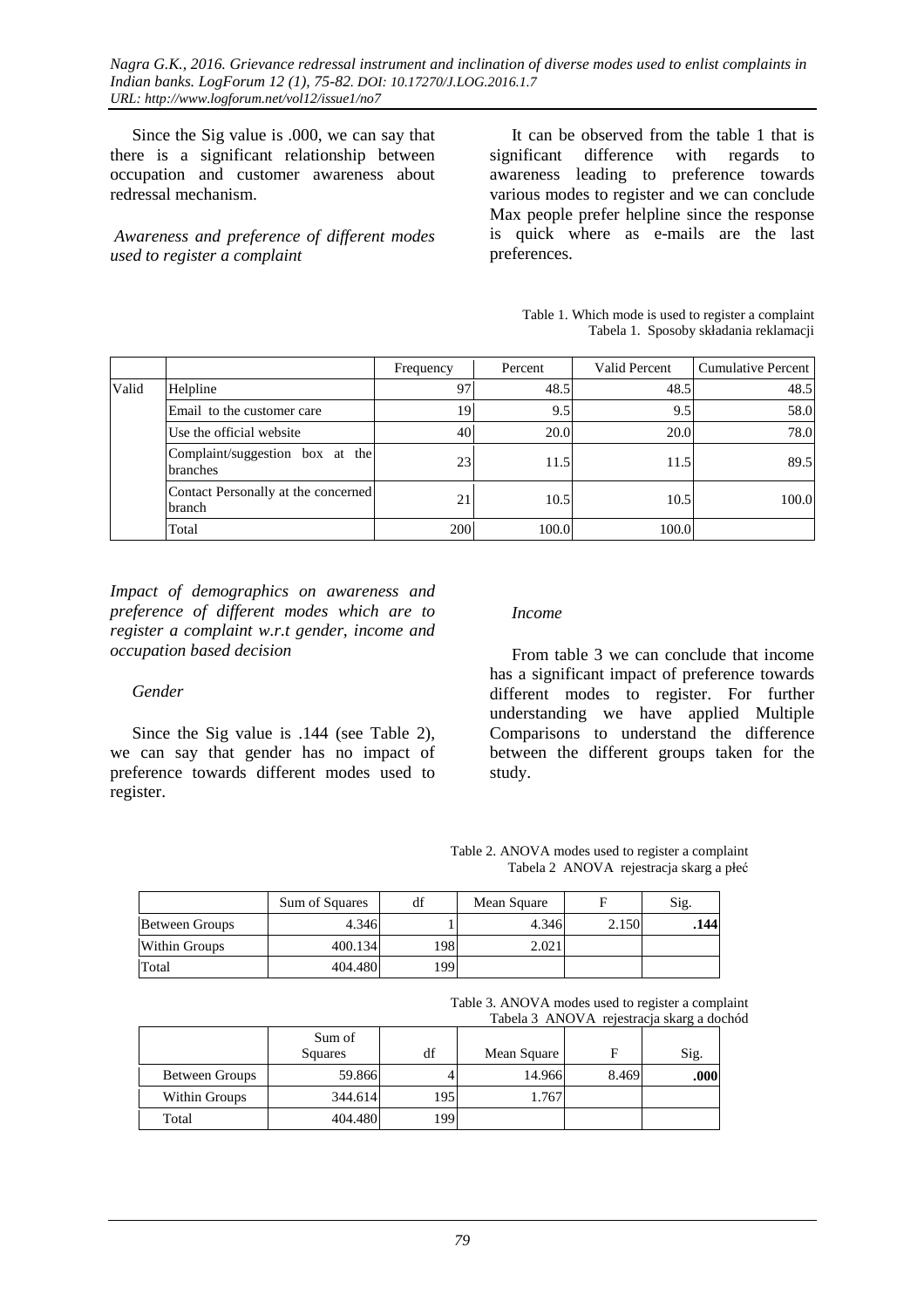| (I) income    | $(J)$ income  | Sig.  | Result & Interpretation   |
|---------------|---------------|-------|---------------------------|
| below 15,000  | 15,000-30,000 | .426  | No significant difference |
|               | 30,000-60,000 | .325  | No significant difference |
|               | 60,000-90,000 | 1.000 | No significant difference |
|               | Above 90,000  | .009  | significant difference    |
| 15,000-30,000 | below 15,000  | .426  | No significant difference |
|               | 30,000-60,000 | .000  | significant difference    |
|               | 60,000-90,000 | .207  | No significant difference |
|               | Above 90,000  | .000  | No significant difference |
| 30,000-60,000 | below 15,000  | .325  | No significant difference |
|               | 15,000-30,000 | .000  | significant difference    |
|               | 60,000-90,000 | 1.000 | No significant difference |
|               | Above 90,000  | .703  | No significant difference |
| 60,000-90,000 | below 15,000  | 1.000 | No significant difference |
|               | 15,000-30,000 | .207  | No significant difference |
|               | 30,000-60,000 | 1.000 | No significant difference |
|               | Above 90,000  | .048  | significant difference    |
| Above 90,000  | below 15,000  | .009  | significant difference    |
|               | 15,000-30,000 | .000  | significant difference    |
|               | 30,000-60,000 | .703  | No significant difference |
|               | 60,000-90,000 | .048  | significant difference    |

#### *Occupation*

From table 4 we can conclude that occupation has a significant impact of preference towards different modes to register. For further understanding we have applied Multiple Comparisons to understand the difference between the different groups taken for the study.

| Table 4. ANOVA modes used to register a complaint |                                           |  |
|---------------------------------------------------|-------------------------------------------|--|
|                                                   | Tabela 4. ANOVA rejestracja skarg a zawód |  |

|                       | Sum of Squares |             | df    | Mean Square | F                         | Sig. |
|-----------------------|----------------|-------------|-------|-------------|---------------------------|------|
| <b>Between Groups</b> |                | 3<br>43.643 |       | 14.548      | 7.902                     | .000 |
| Within Groups         |                | 360.837     | 196   | 1.841       |                           |      |
| Total                 |                | 404.480     | 199   |             |                           |      |
|                       |                |             |       |             |                           |      |
| (I) occupation        | (J) occupation |             | Sig.  |             | Result & Interpretation   |      |
| Student               | Professional   |             | 1.000 |             | No significant difference |      |
|                       | Self employed  | .003        |       |             | significant difference    |      |
|                       | Housewife      | .007        |       |             | significant difference    |      |
| Professional          | Student        | 1.000       |       |             | significant difference    |      |
|                       | Self employed  | .004        |       |             | significant difference    |      |
|                       | Housewife      | .017        |       |             | No significant difference |      |
| Self employed         | Student        |             | .003  |             | significant difference    |      |
|                       | Professional   | .004        |       |             | significant difference    |      |
|                       | Housewife      | .933        |       |             | No significant difference |      |
| Housewife             | Student        |             | .007  |             | significant difference    |      |
|                       | Professional   |             | .017  |             | significant difference    |      |
|                       | Self employed  |             | .933  |             | No significant difference |      |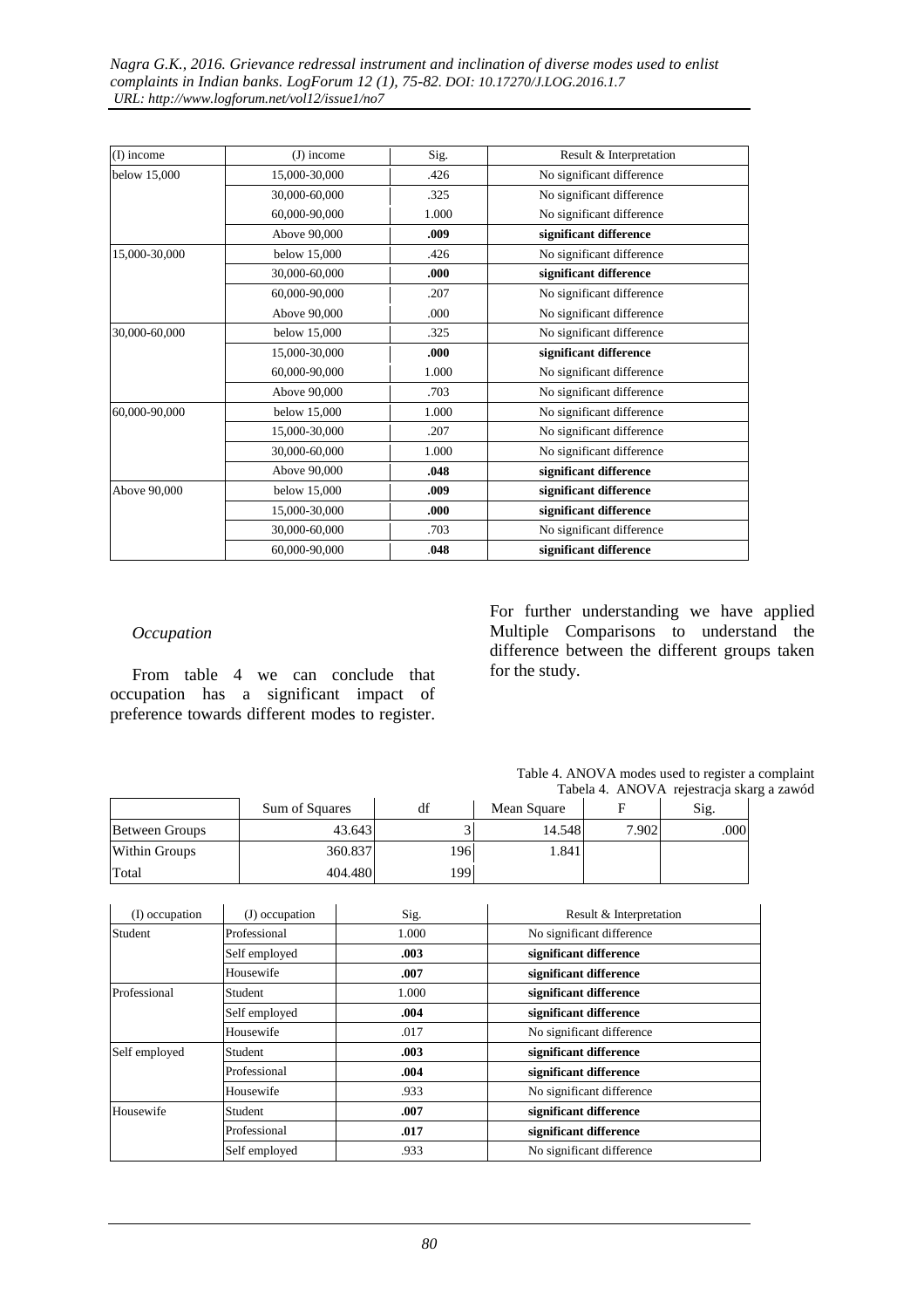# **CONCLUSIONS**

Managing a complaint is not simple. Indeed, More than half the sample size is not satisfied with their bank in one or more ways and this suggests that banks should have a more effective procedure of managing complaints. Besides they should also work towards educating the customer to address their grievance in a proper way. Customers' expectation and complaints can be better understood by personal interaction. Planned customer meetings at fixed interval will give a message to the customers that the bank values its customer. Many of the complaints arise on account of lack of awareness among customers about bank services and such interaction will help the customers to understand the banking services better. The bank in turn can get the benefit of valuable suggestion from customers who can be utilized for revising its product and services. Staff should be properly trained on handling complaints. Since we are dealing with people, difference of opinion may arise. A complaint management program will not function unless everyone understands her or his role and is held accountable. The program must define who responds to a complaint, when a complaint should be escalated, who it is escalated to, and what steps should be taken when it is received. A bank should have a standard response time for resolving the complaints and should always take feedback on whether the customer is satisfied with the solution provided to them. Banks should engage in research in identifying their problem areas and understanding customer expectations. Complaints management in an organization should integrate itself with the mission of the bank and aim at continually improving quality of products and services offered to customers.

### **LIMITATIONS**

This study assumes that all information gathered for this research project is accurate. The study also assumes that participants will be truthful and honest in their responses but

understands that there is an emotional issue often associated with money discussions that sometimes causes participants to be guarded in their responses. Another limitation of this study is the narrow geographical sample of participants filling out the survey.

## **REFERENCES**

- Chepkwony J., Korir M., Lagat Ch., 2013. Effects of distributive justice complaints resolution strategies on customer satisfaction in Kenya banking industry Prime Research on Education, 3, 1, 390- 402.
- Clarkson E., 2013. Management through customer, ABa BANK compliance.
- Siddiqui, M. H. Tripathi, 2010. An Analytical Study of Complaining Attitudes With Reference to the Banking Sector, Journal of Targeting, Measurement andAnalysis for Marketing, 18, 2, 119-137.
- Uppal R.K., 2009. Customer service in Indiancommercial banks - an empirical study Asia Pacific Journal of social science, I, 1.
- Uppal R.K., 2010. Customer complaints in banks: Nature, extent and strategies to mitigation Journal of Economics and International Finance, 2, 10, 212-220.
- Wissem H, 2012. For an Efficient Complaints Management System for Banks: A Conceptual Frameworkand an Exploratory Study. Journal of Marketing Research & Case Studies.
- Reserve Bank of India. Annual Report. www.rbi.org.in